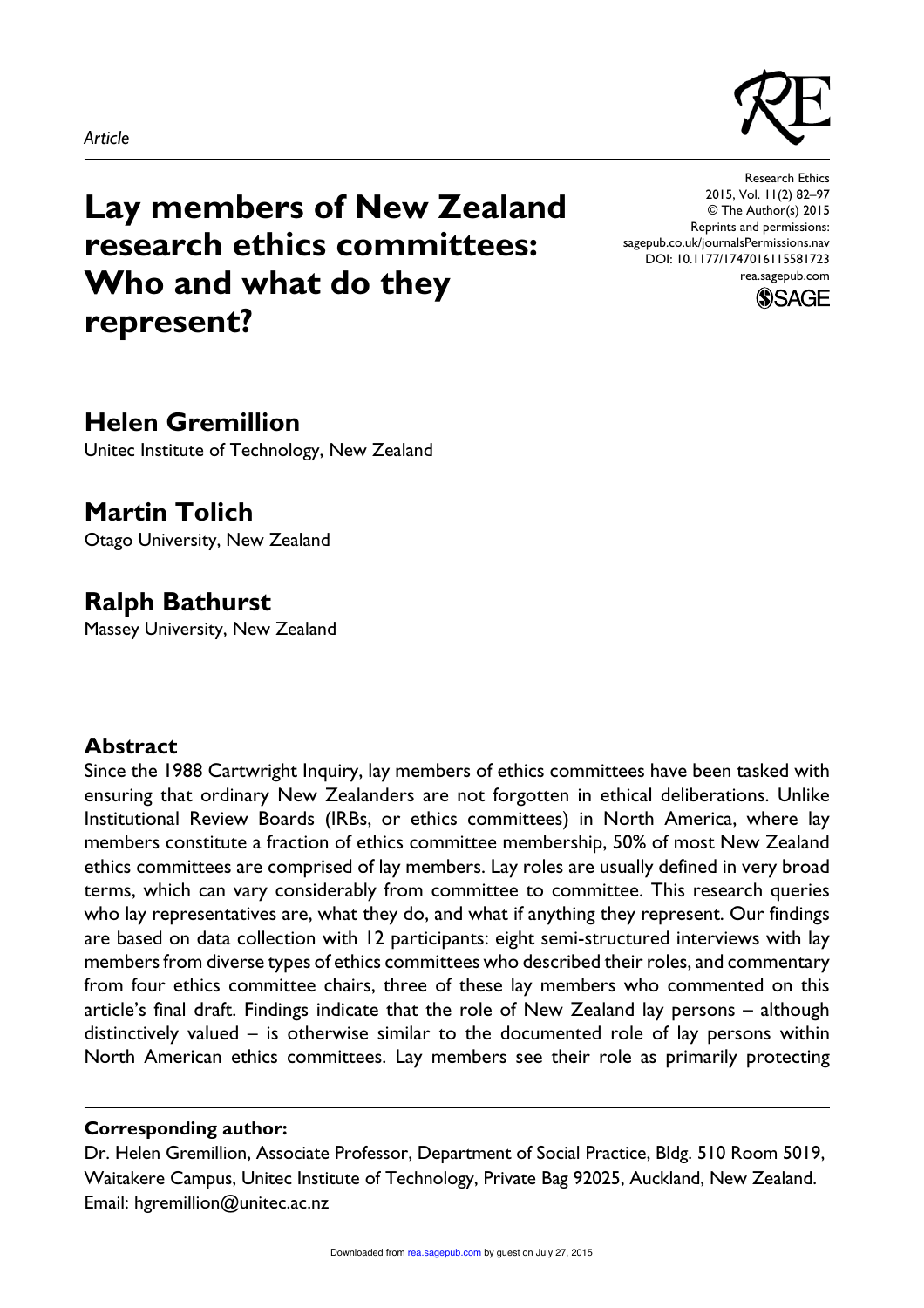the research participant and at times offering a corrective to non-lay members' views and the interests of their institutions. However, in spite of their numbers, most lay members do not see themselves as representing any particular constituent groups or institutionally unaffiliated areas of concern. On tertiary education committees especially, there is a good deal of ambiguity in the lay role.

#### **Keywords**

Cartwright Inquiry, community member, lay member, New Zealand research ethics committees, non-affiliated member

# **New Zealand ethics committees and the role of lay persons**

The creation of New Zealand ethics committees in 1988 is well documented (Authors, 2014; Cartwright, 1988; Coney, 1988; Rotondo, 1996). Ethics committees emerged out of a critical inquiry into the so-called 'Unfortunate Experiment' which took place at National Women's Hospital in Auckland, New Zealand, between 1966 and 1982 (Skegg, 2011). The Unfortunate Experiment withheld treatment from women with carcinoma in situ, a number of whom went on to develop cervical cancer and die. The study also disregarded the informed consent of patients (including parents of infants) who received cervical testing and biopsies (Coney, 1988).

Public disclosure of this significant breach of trust led to the Minister of Health calling for an inquiry into the conduct of involved researchers. The inquiry put forth recommendations that externalized public control over the medical profession (Paul, 2009). The presiding Judge, Sylvia Cartwright, stated in her recommendation that 'the focus of attention must shift from the doctor [researcher] to the patient' (Cartwright, 1988: 176). Part of this new focus was a mandate for nonmedical persons to become more involved in determining the ethical parameters of health research.

As a result of the Cartwright Inquiry, 15 regional Health and Disability ethics committees tasked with reviewing health research were established, and the seven universities existing at that time were instructed to host their own ethics review committees (Rotondo, 1996). Judge Cartwright recommended that a significant number of lay persons be appointed to these ethics committees. She cited a growing trend at that time and existing guidelines on the matter as part of her recommendation, suggesting that ethics committees be comprised of:

men and women reflecting different age groups and includ[ing] at least five people as follows: a lay woman not associated with the institution, a lay man not associated with the institution, a minister of religion, a lawyer, and a medical graduate with research experience. … A lay person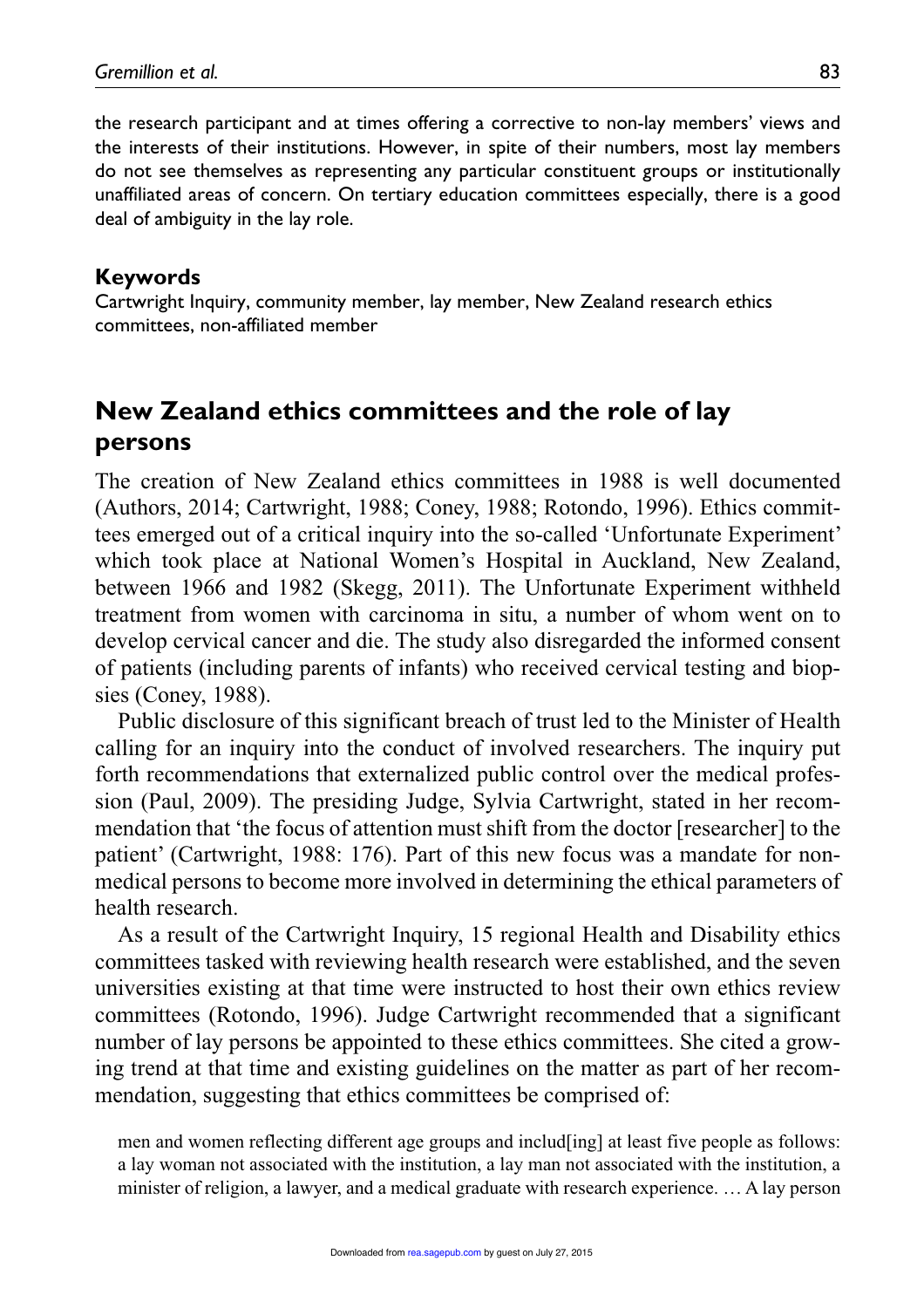in this context is one who is not closely involved in medical, scientific or legal work … (Cartwright, 1988: 146)

Cartwright added, 'these categories, although too restrictive … give a good indication of the cross-section of lay representation that an ethical committee could strive to co-opt'. She also cited an expert view that: 'The emphasis on a diversity of membership should ensure the protection of the research subject from the narrowness of one professional perspective'. Term limits were also created: lay persons were to be appointed for a three-year term extendable only once, to a total of six years.

Prior to these recommendations, the sole 'lay person' on the National Women's Hospital ethics committee had been a retired coroner and a pharmacist (Coney, 1988).

# **Ambiguities in the lay role**

As indicated by the explicit use of the term 'lay' for only two of Cartwright's five specified 'lay member' roles, the moniker 'lay member' is ambiguous. The term remains ambiguous today (Rotondo, 1996). Within tertiary education committees (hereafter referred to as 'tertiary' committees), it generally refers to a person not affiliated with the institution. But such a definition came about originally from medical contexts, and it does not always hold in tertiary education contexts. For example, one of the tertiary ethics committees represented in this article is constituted entirely by employees of the institution; its 'lay' members are those employees who hold non-academic roles. This scenario is not unusual. McNeill (1993) reports that lay persons in Canadian institutions of higher education are defined as being from a different academic department, e.g. sociologists serving on a psychology IRB. Health ethics committees stipulate that 'lay persons' are non-health professionals, while tertiary committees, which review applications for projects in a range of fields, allow for lay members to be health practitioners or health researchers.

One of this paper's authors embodied this ambiguity. Between 2004 and 2008 he was a lay member of New Zealand's Multi-Region Health and Disability Ethics Committee, serving as its designated 'ethicist'. He also served as Chair of the committee (chairpersons of all New Zealand health ethics committees are lay members). He was designated a lay person by virtue of not being a health professional. However, at the time, he was a social scientist researching medical ethics within committee processes and he was institutionally affiliated: 20% of the applications to his committee were sourced from his university.

The term 'lay' person is poorly defined also within international literature concerning research ethics committees. It is often defined by negation, signifying what a lay person is not, rather than exemplifying what one actually is (e.g. a lawyer or minister) (Bauer, 2000). But of course outside of research ethics committee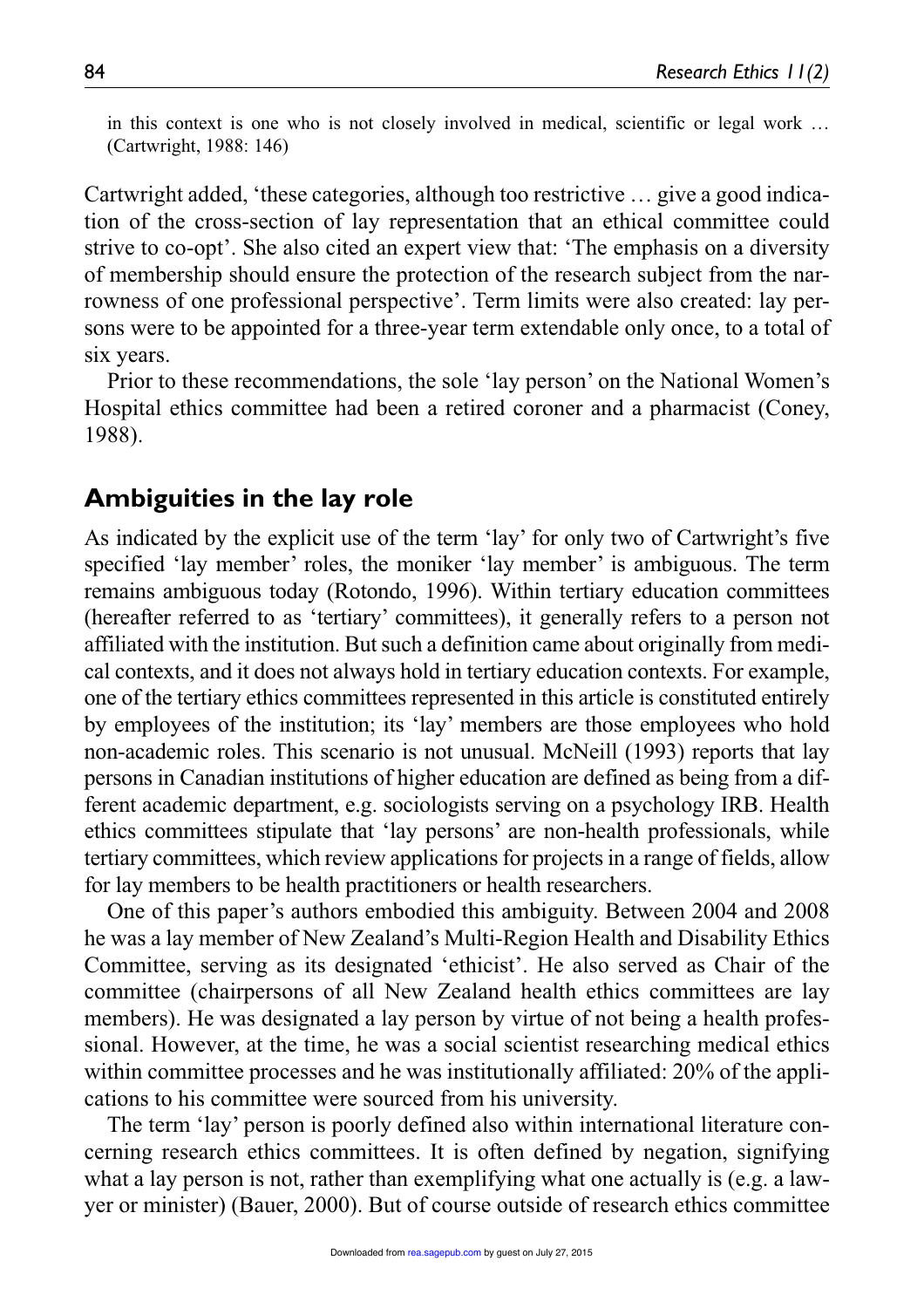contexts lawyers and ministers would not ordinarily be considered lay persons; Cartwright considered such individuals necessary to protect research participants and integrity against the narrowness of professional *medical* perspectives, specifically, revealing a presumed medical paradigm for research requiring ethical deliberation. This presumption, in turn, has informed New Zealand's regulations about ethics committee membership.

Interestingly, in her report, Cartwright (1988: 146) cites one view that 'it can be an advantage to select the lay membership from those with a specific professional qualification (eg [sic] in law, philosophy or theology), since this also gives input to the discussion from another discipline', but she also cites guidelines (noted in the previous section of this article) indicating that lay persons in the strict sense of the word would *not* be involved in legal work – although these guidelines stipulate that a lawyer member should exist on ethics committees. The former view is labelling all non-medical and non-scientific committee members as 'lay', while the guidelines appear to be distinguishing amongst lay persons, persons involved in medical or 'scientific' work, and persons who are particular kinds of non-medical professionals (lawyers and ministers of religion).

In North America, lay persons are either non-affiliated, non-scientists, or both:

Sections 46.107 (c) and (d) of the federal regulations governing the protection of human subjects requires IRBs [ethics committees] to include "at least one member whose primary concerns are in non-scientific areas" and "at least one member who is not otherwise affiliated with the institution and who is not part of the immediate family of a person who is affiliated with the institution". (Canada. Public Works and Government Services Canada, 2005)

Klitzman (2012) reports that in many cases the non-scientific and non-institutional representative can be the same person. Clearly, in New Zealand, lay membership is relatively expanded and specified in more detail, but the role is equally ill-defined.

The ambiguity of the 'lay' role has resulted in a range of terms used in New Zealand to signify that role, which can vary from committee to committee. 'Lay' persons, 'non-affiliated' persons, 'externals', 'community members', and 'nonscientists' are all terms that refer to persons co-opted onto ethics committees. The term 'community member' is often used, because most 'lay' members are not in fact 'generic' persons. In New Zealand, as a result of the Cartwright legacy, the majority of committee guidelines specify lay committee membership as partial job descriptions including particular areas of practice or expertise, which Stark (2011) characterizes as 'warrants' for decision-making. Common specifications on tertiary committees include those of Māori (indigenous New Zealand) background, a lawyer, and a registered health professional. Yet as Klitzman (2012) points out, membership within a community or area of practice does not equate with active representation of a particular group's interests or views. One IRB chairperson commented on an American Indian representative who appeared not to know much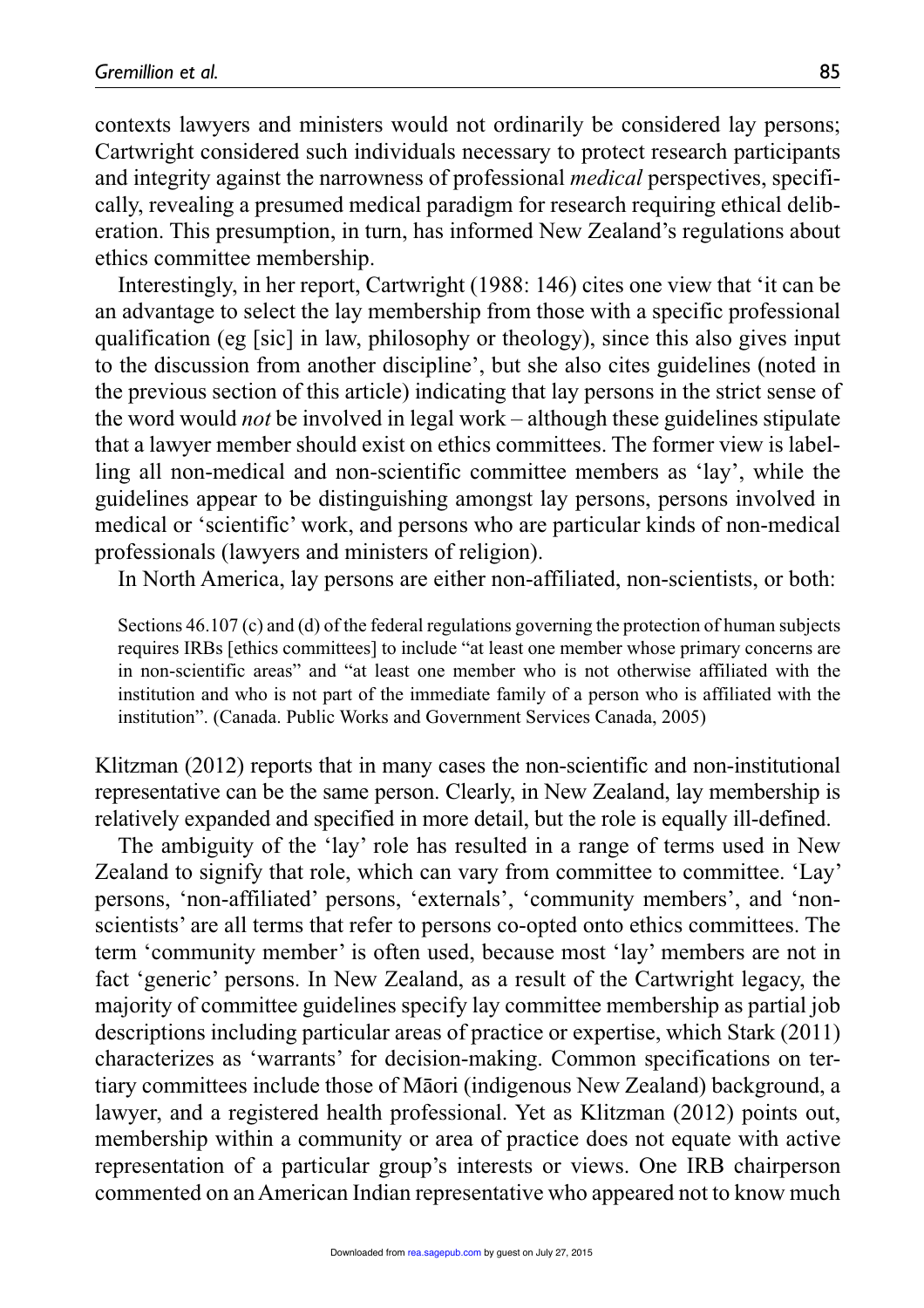about American Indian culture(s). 'We learned that just because someone says they're an Indian … doesn't mean they know anything about doing research in Indian country. We made some assumptions in the expertise we called in' (Klitzman, 2012: 982).

This article uses the term 'lay' person to denote non-institutional and nonscientific members of ethics committees. Thus the focus of this article is on lay representatives who are not employed in a given tertiary education institution or are non-health practitioners. Note that while all of our interviewees met one of these criteria, several did not meet both. As already mentioned, one was employed at her institution; another (non-affiliated) interviewee is a registered health care professional with an academic and research background. Interestingly, a third interviewee – a non-affiliated, non-health professional on a Health and Disability committee – refused to be labelled a community member or a lay member. Instead, she identifies as a lawyer member. We have included her in the study because, as noted above, lawyer members of Health and Disability committees are often categorized as lay members; Cartwright herself was ambiguous on this issue, and in this article we are explicitly interested in exploring such ambiguities.

# **Lay members' experiences within the US**

To date there is very little literature on the lay role within research ethics committees in the New Zealand context (see O'Connor, Banda and Grinter, 2014); however, there are accounts of the role in the US. In her research note 'First Impressions: The Experiences of a Community Member on a Research Ethics Committee', Slaven (2007) describes herself not as representing the community on the ethics committee, but instead as someone trying to 'advocate' for the research subject:

How can I represent a community that is multiethnic and multifaceted  $-$  old, young, white, brown, black, Catholic, Protestant, Jewish, Muslim, agnostic, and atheist? … I do try to represent, advocate for, and guard the rights of the potential study participant. On the other hand, when I raise my hand to vote on acceptance or rejection of a protocol, I feel pretty sure that I represent only myself. (Slaven, 2007: 18)

Slaven's advocacy role was thus limited. Lidz et al. (2012: 1) also found that community members did not represent constituent groups:

They did not appear to represent the community so much as to provide a non-scientific view of the protocol and the consent form. … The regulations describe them as unaffiliated, suggesting protection against the parochial interests of the institution. Neither in the interviews nor in their behaviour in meetings did community members appear to see this as their role.

Anderson (2006) reported Porter's (1986, 1987) survey findings that out of 198 nonaffiliated and non-scientist IRB members 94% were considered 'professionals', 32%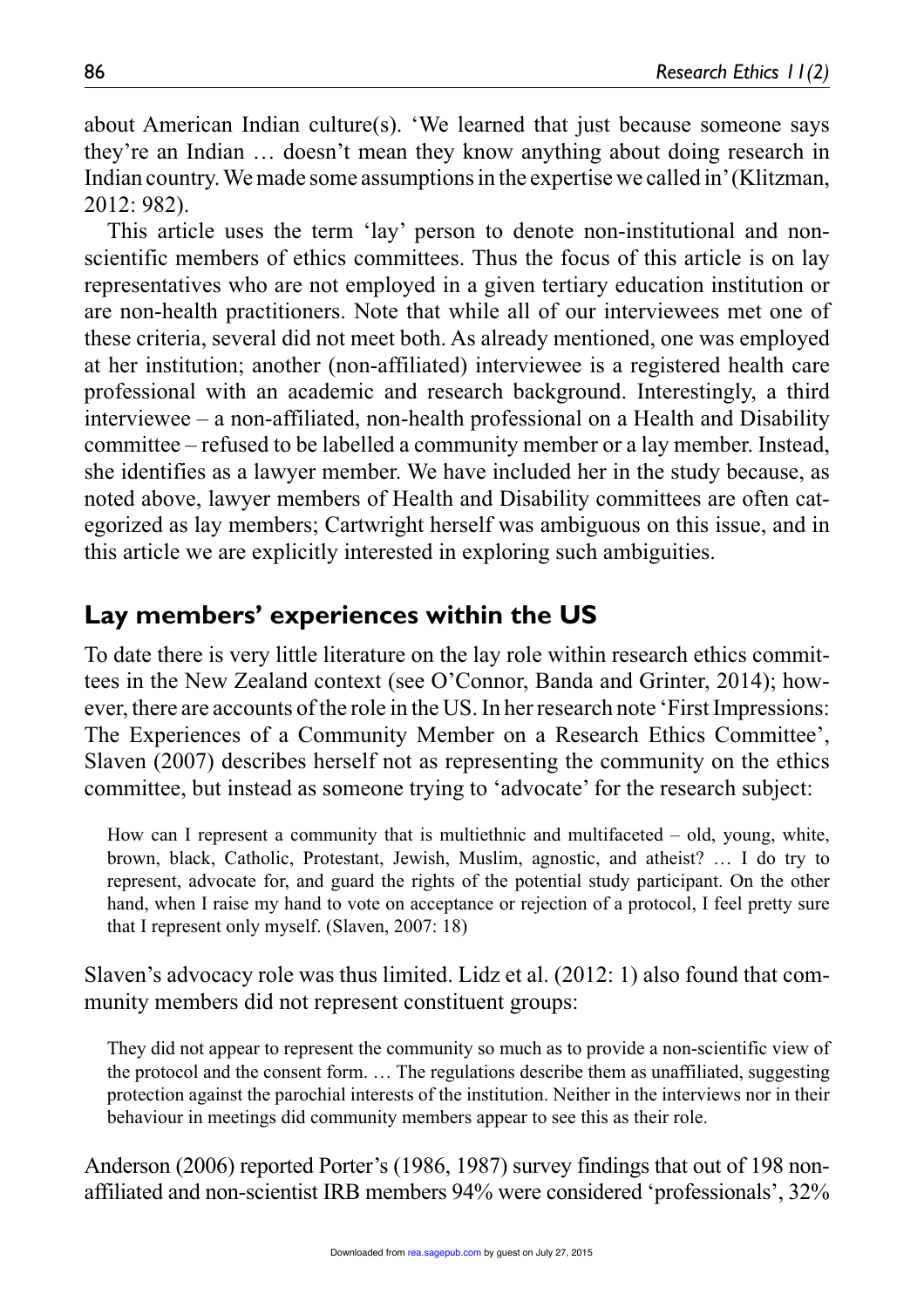held doctoral degrees, and an additional 40% held masters degrees. In the New Zealand context, O'Connor, Banda and Grinter (2014) note that of 29 community members surveyed, almost all held a tertiary education qualification, and two-thirds held a postgraduate qualification. Similarly the eight persons interviewed in this study are either professionals or retired professionals (although one of our interviewees did not have a tertiary qualification).

A second finding in Lidz et al.'s (2012: 6) study was that lay persons positioned themselves not as professionals but as servants of those recruited into the study. One of Lidz et al.'s informants said: 'My value to the committee is to try to stay as naïve as I can, you know, when I read this stuff … how would a naïve person read this?' Other community members said: 'I read it with a viewpoint that I'm representing the layperson. See if they can understand it', and 'I think that's what my role is. I'm standing in for the subject'. Specifically, assessing the readability of the consent form was consistently mentioned as an important part of a lay member's job, including ensuring that consent forms are understandable to potential participants. One participant stated that the community member's job was to check to see that 'it's not too technical … that they can comprehend what they're signing. You know what they're gonna do … so they can be readable by a person without a college education'.

These sentiments capture the perspectives of the eight lay persons interviewed below. They too were there to advocate for the research subject. It is notable that in a recent survey of 29 community members within New Zealand ethics committees, ensuring informed consent, and doing so via lay language, were cited as topmost priorities – 90% and 75% of respondents, respectively, considered these issues 'very important' – whereas only 32% of respondents considered it very important to ensure 'that the community will benefit from the research' (O'Connor, Banda and Grinter, 2014: 4). This contrast is striking, and is only somewhat tempered by the fact that 64% of respondents considered it very important to ensure that 'research is culturally sensitive and relevant to the community'.

### **The purpose of the current study**

This article examines how New Zealand ethics committee members and chairpersons define the lay role and account for who or what laypersons represent. Research is lacking on this question of representativeness, in spite of a growing interest internationally in the related area of public involvement in the conduct of health and social care research (Brett et al., 2014). Given the high number of lay persons on New Zealand ethics committees – 50% of committee membership on the majority of committees, as opposed to the US context where it is common for only two or even just one lone member of a given committee to be 'lay' – the authors of the current study wondered whether lay persons' particular areas of expertise or experience are visible or emphasized. This research finds that community-mindedness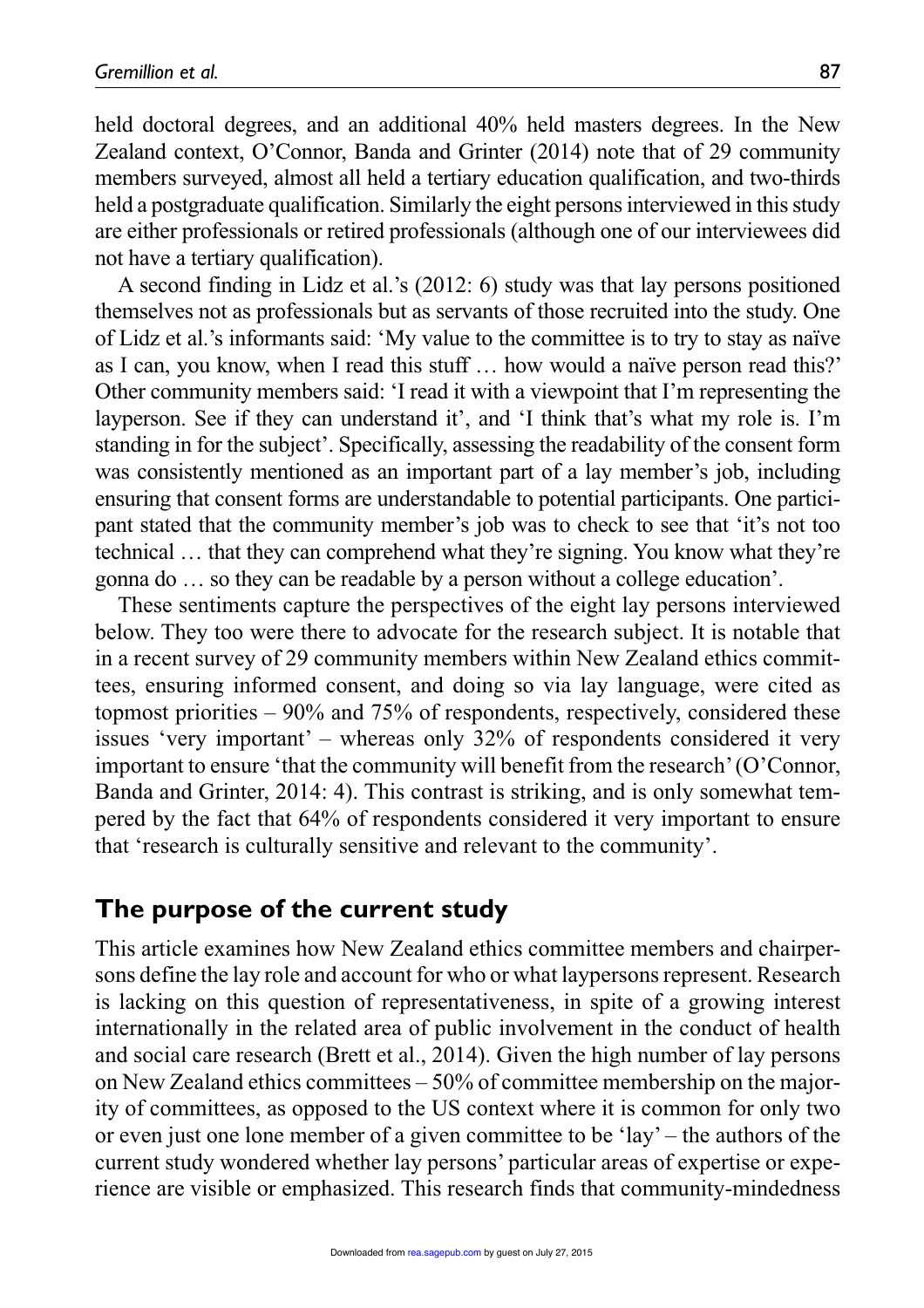or lay 'warrants' for decision-making are not, in fact, present for most participants. Similar to the conclusions of the US-based research above, New Zealand members assume the role of 'protecting' the research participant, and for the most part avoid highlighting their unique backgrounds or skills and also avoid associating themselves with representation of particular community interests. A common theme voiced in this article is that these members offer a distinctive, non-institutional perspective; however, this perspective is, by and large, weakly defined. Findings also demonstrate that lay roles are more clearly defined on health committees; they are more ambiguous on tertiary committees.

# **Methodology and ethics**

The methodology for this study was the same as that reported in Gremillion, Tolich and Bathurst (2014), which examines the relative empowerment of lay members on New Zealand research ethics committees, as compared with their North American counterparts. The authors gained ethical approval from the University of Otago human ethics committee. A purposive sample covering each of the three types of committee in New Zealand was generated by contacting lay members on five ethics committees. Two committees specialize in health research, two are tertiary committees, and one is a committee established in 2012 to review social science research that is not eligible for review by either the health or tertiary ethics committees. Although one of the authors knew each participant, the recruitment involved an author who did not know the participants personally. Eight lay members took part in semi-structured interviews which lasted about one hour. Four interviews were face to face and four were telephone interviews.

Although the sample size for the study is small, the total potential cohort is not large: currently, there are approximately 120 lay members on research ethics committees in New Zealand across 23 tertiary committees, four Health and Disability committees, and one social science committee. Note that not all committees contain lay members, and committee composition is often in flux. A sample size of eight represents about 6% of the total population in question, and can be considered a good return rate for a qualitative study of this kind (Tracy, 2013). We have supplemented our interview data with email commentary from one current tertiary ethics committee chairperson (an academic), as well as three former lay chairpersons who commented on this article's final draft – one of the latter representing a tertiary committee and two from Health and Disability committees. One of the former lay chairs is the current chair of the Health Research Council's Ethics Committee, which does not review ethics applications but rather is the sole body which accredits New Zealand research ethics committees. With the exception of this latter participant, who holds a distinctive and easily recognizable position, all names used in this article are pseudonyms.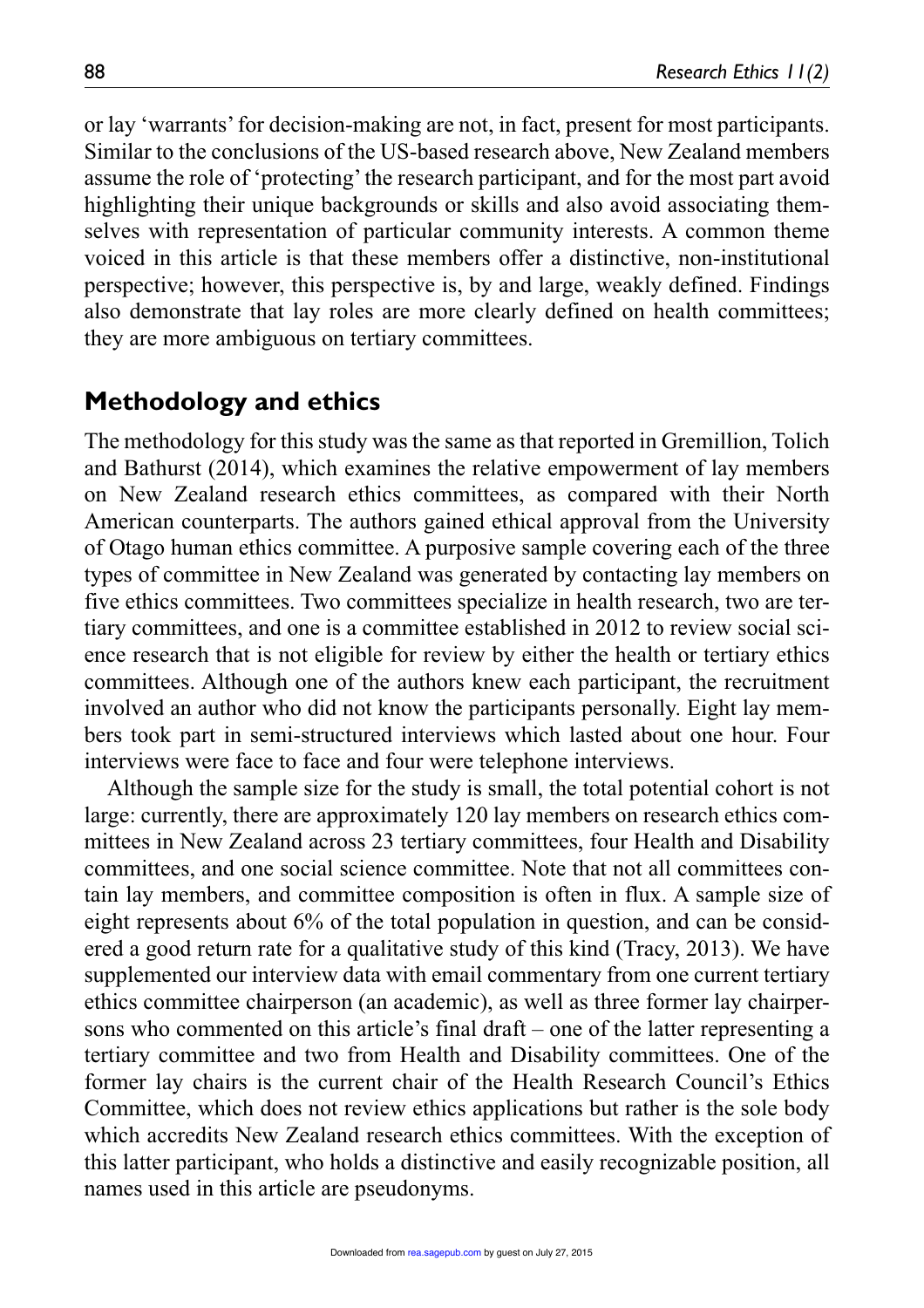The interview schedule consisted of a mix of open-ended questions and topicspecific questions. The opening question presented the interviewee with a blank slate: 'If a potential lay member telephoned you and asked you about what an ethics committee did, and about the role of a lay member, what would you tell them?' This question was asked a second time at the end of the interview with marked results.

Specific questions asked if the interviewee called her or himself a lay person or a community member, and also asked about the perceived meanings of these labels. Additional questions explored who or what lay members represent in their role: the researcher, the institution, the participant, a combination of the three? Did they represent particular community constituencies?

Interviews were transcribed and a thematic analysis of the data was undertaken following the six-step process outlined in Braun and Clarke (2006). Initial codes with supporting extracts were recorded after achieving familiarity with the entire data set. Codes were then collated into themes, which were checked for accuracy against the previously recorded extracts. Finally, themes were refined in preparation for this written analysis, for which vivid, representative extracts were selected.

#### **Representing who or what?**

As outlined in Gremillion, Tolich and Bathurst (2014), all eight interviewees described what we would characterize as full and equal membership status on the ethics committees they served, which were uniformly represented as collegial and collaborative. As a former chair of a Health and Disability ethics committee put it, lay members 'were equally part of the committee – in numbers at least, and substantially in comments and decisions'. This situation, which is in marked contrast to that found in North American contexts, is most likely due not only to the sheer volume of community members appointed to New Zealand ethics committees, but also to the exalted role the Cartwright Inquiry gave them to rein in any displays of arrogance of the kind shown in the Unfortunate Experiment (Cartwright, 1988). However, in spite of lay members' experiences of equality and authority within New Zealand ethics committees, there remains a lack of clarity regarding who or even what is uniquely represented by lay roles.

As suggested above, this lack of clarity about the lay role can be explained in part by the Cartwright legacy. Cartwright was responding to unethical medical research, and in this context 'lay' implies 'not medical'. The former chairperson cited above substantiated this definition of the term 'lay' for Health and Disability committees: 'it was generally regarded that medical and/or health practitioners and researchers were viewed as non-lay'. In the wake of Cartwright, the presumption that health research is the paradigm for all research is an appropriate fit for health committees, but for tertiary ethics committees the matter of lay representation becomes all the more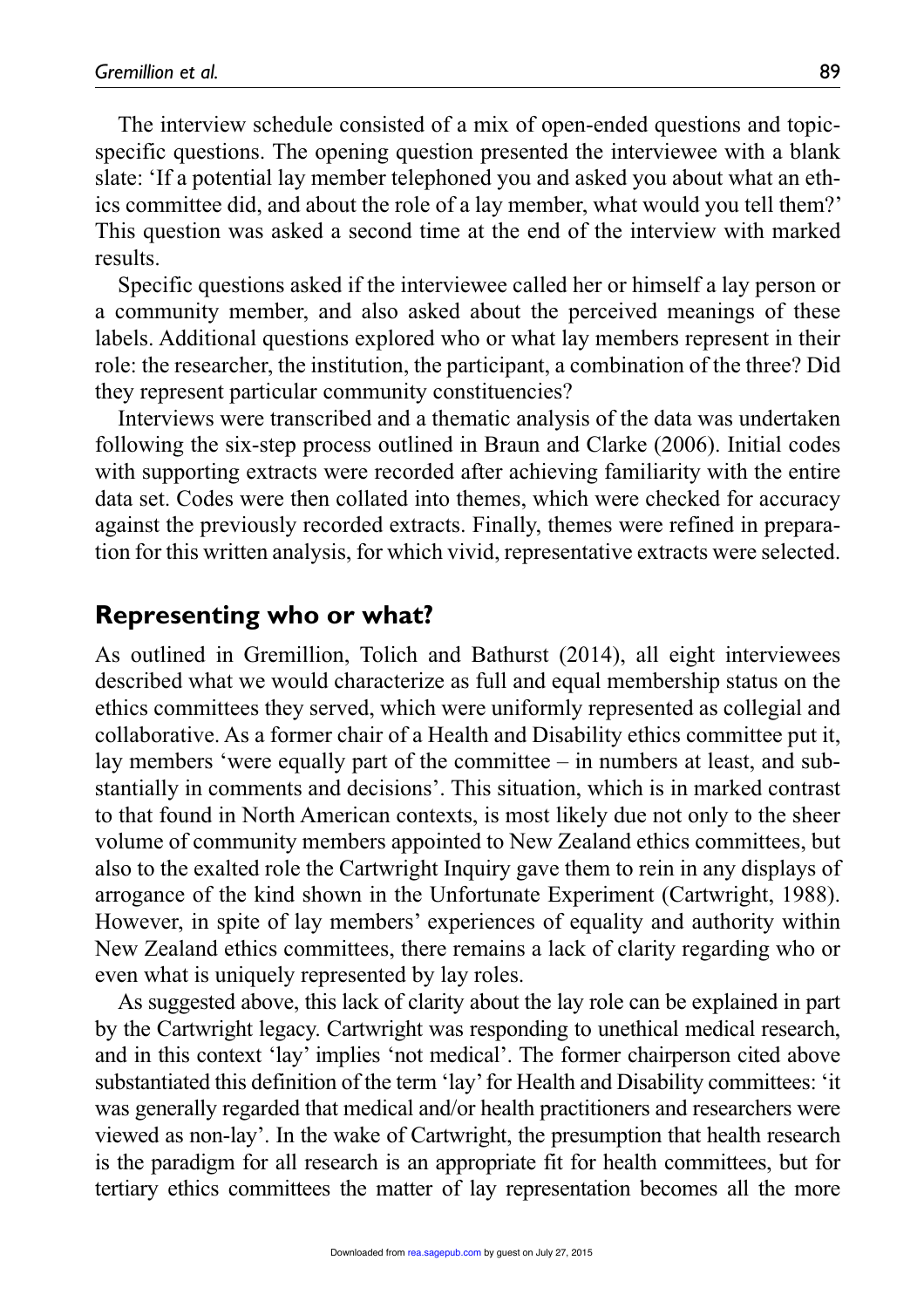vague. More often than not, applications for the latter are for social scientific or humanities research projects. What is the content of lay representation in these cases?

The authors asked one current and one former chairperson of two different tertiary committees what they looked for or expected in a lay person. Their answers focused on potential connections to the community. As the former chairperson put it, lay members 'bring to the table community representation'. The current chairperson said:

We have specific needs for community members. We always require a person with a legal background but in general we are looking for three to four persons who have connections to the community. A candidate may have excellent skills but have little connection to the community. One man worked from home and that limited his community connections. I think what we are looking for in general [are] links into the community … that the applicant would bring with them – so who [do] they represent, what stakeholders [do] they represent, and the wider their knowledge or the more connections with the groups, the better. (Chairperson)

One former chair of a Health and Disability committee we consulted agreed that lay members' community positioning was important, if not always uniquely visible in ethical deliberations (we discuss the opposing views of the fourth chairperson participant below). However, it is noteworthy that with only one exception – an interviewee on the committee which reviews social science research outside of tertiary contexts – the ethics committee members interviewed for this study did not align with these views that they were somehow representative of specific community constituencies (but note that one of our interviewees was a lawyer, and the current chairperson cited above does allow for such an exception to representing particular 'community' interests).

# **Health ethics committees**

The term lay person is more straightforward on health ethics committees. In this context, lay persons are any persons who are not medical practitioners or researchers. Marilyn and Laura Lee were both 'lay members' of two different health committees and were quite clear about who they represented when they reviewed ethics applications. It is telling that Marilyn was our only interviewee who identified her committee role clearly in terms of her area of expertise: she considers herself a lawyer member, and not a lay or community member. She said: 'I know if there are any legal issues that come up, the whole table turns [to] me [for] comment'. Cartwright specifically recommended such a role for reviewing the ethical content of medical research. Conversely, Laura Lee was our only interviewee who described herself as a fully 'lay' community member, in the sense that she viewed her lack of a university education as a warrant to challenge the use of technical language in participant information sheets. She reported that her role was to 'push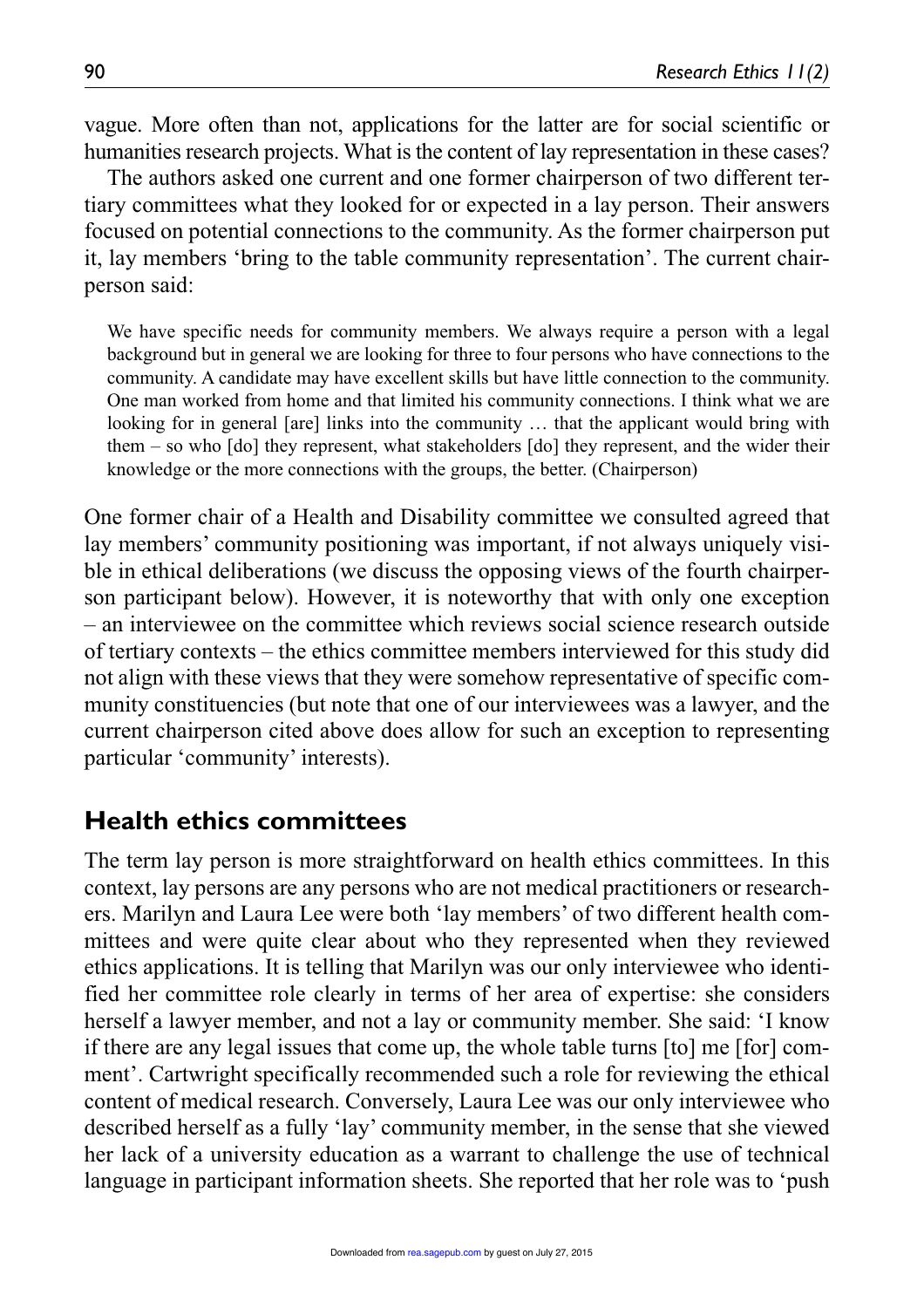back, and say, hold on a moment, I don't understand this, and if I don't understand this then the people who you are wanting to do the research will not understand it either'. Unlike the US-based lay members cited above, Laura Lee was not putting aside a 'warranted' professional identity in order to take up this perspective. Although she does not represent any particular constituency, she commented that her appointment to the health committee on which she serves 'was a very important conjugate between the community and the academics', and she considered it a key part of her role to ask, 'is this [research project] good for the community? … [Will it] make a difference in people's lives?'

It would seem that these two interviewees are fulfilling Cartwright's intentions outlined earlier in this article, challenging the potential narrowness of 'one professional perspective' in the context of medical research – one interviewee in her capacity as a lawyer, and the other as 'a lay woman not associated with the institution' (Cartwright, 1988: 146). It is significant that when Laura Lee and Marilyn described their roles on their respective committees, they often did so not only in terms of potential individual research participants' interests, but also with reference to sociomedical power. To provide one example, Marilyn stated that for some applications researchers can be:

under pressure from off-shore pharmaceutical companies, and it is really for us to push back because if we push back and say well, no we are not going to accept it, it means they can then go back to the pharmaceutical company and say we actually have to make changes to this document [for the New Zealand context].

Our interviews with Laura Lee and Marilyn did evidence some ambiguities in the lay role (but not the lawyer role) on health committees in that, under some conditions, lay members might experience role dilution. At times in her interview, Laura Lee suggested that a central feature of her lay role was not so much to challenge or re-frame medical terminology but rather render it accessible to potential participants: 'Are we seen as the committee that's pedantic about writing? Yeah, maybe that's my fault!' Such a grammarian focus could indicate accommodation to a medical paradigm (in the role of translator of terms). Marilyn pointed out that the longer a lay person sits on committee, the more likely it is that s/he will 'lose the perspective of being a lay person' because 'you become so knowledgeable. … you certainly learn a lot of medical terminology', and one therefore becomes 'more of an expert' about medical content.

# **Tertiary ethics committees**

In contrast to our health committee interviewees, the five lay members of tertiary ethics committees interviewed focused almost entirely on the protection of study participants' interests. No one highlighted the specific areas of practice or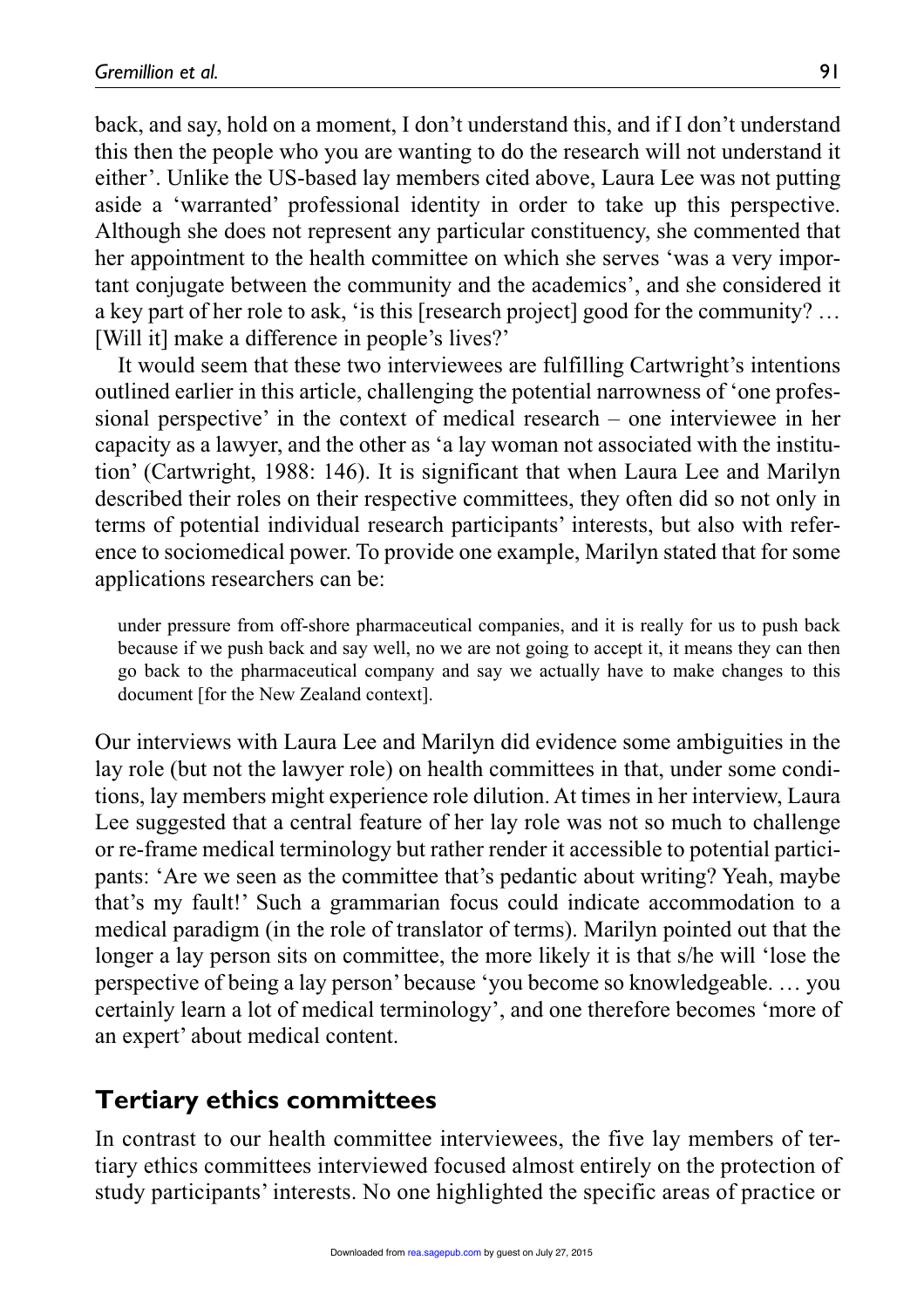community-based knowledge through which they were recruited onto their committees. The chair of the Health Research Council's Ethics Committee – the accrediting body for New Zealand research ethics committees – authorized this situation: 'Lay persons, theoretically, could but generally are not seen to be representing constituent entities' (Barry Smith, 2014, personal communication). He also stated that lay persons are meant to 'keep an eye on the "professionals" so as to prevent them from running things and generating decisions in support of their usually narrower agendas'; however, only one of our tertiary interviewees discussed unique forms of leverage in this vein that a lay person can exercise. While the lay role was acknowledged as important and valued, and distinctive in some way, it was differentiated only as a perspective or point of view defined primarily in the negative, as non-academic. On the whole, these interviewees painted a picture of ethics committees as groups of persons who are equals, with diverse and equally valued contributions to make. Any specificity to a lay contribution was lacking.

Routinely the responses to our opening question asking interviewees how they would tell a novice about the ethics committee produced a similar response to Slaven's (2007) from the US, in terms of her focus on her role of 'protecting' the research participant. Jenny, a six-year veteran of a university ethics committee, reported:

As a community member, I saw my role always as representing sort of people who might be participants in the research, so that I wanted to make sure that participants were treated well, that the expectations of participants were realistic, that the kind of things that they were asked weren't overly intrusive, that they were respected generally in terms of what they were doing, that their time wasn't being wasted, and all these kinds of things. So as a community member, I think the other role that was there … was that we often brought a different perspective to the research.

Other interviewees' responses to this question were in alignment with Jenny's description of a lay person as research subject focused and tasked to bring another or 'the other' perspective to the deliberations.

Edith was a lay member on a tertiary committee in which all committee members are internal to the institution and therefore affiliated. She works at this institution as an administrator; however, she is an academically trained researcher in other contexts. Her interview, like her position as an affiliated 'lay' researcher, reflects a good deal of ambiguity about the lay role. Early in her interview, she said that the lay role is meant to provide an 'alternative perspective' – which she described in a very generalized way – to an academic one:

I think I am not supposed to represent like the other kind of people on the committee so I am trying to be the 'other'. Like I am not there to represent the institution, I am supposed to be the member that's thinking slightly more externally focused I guess?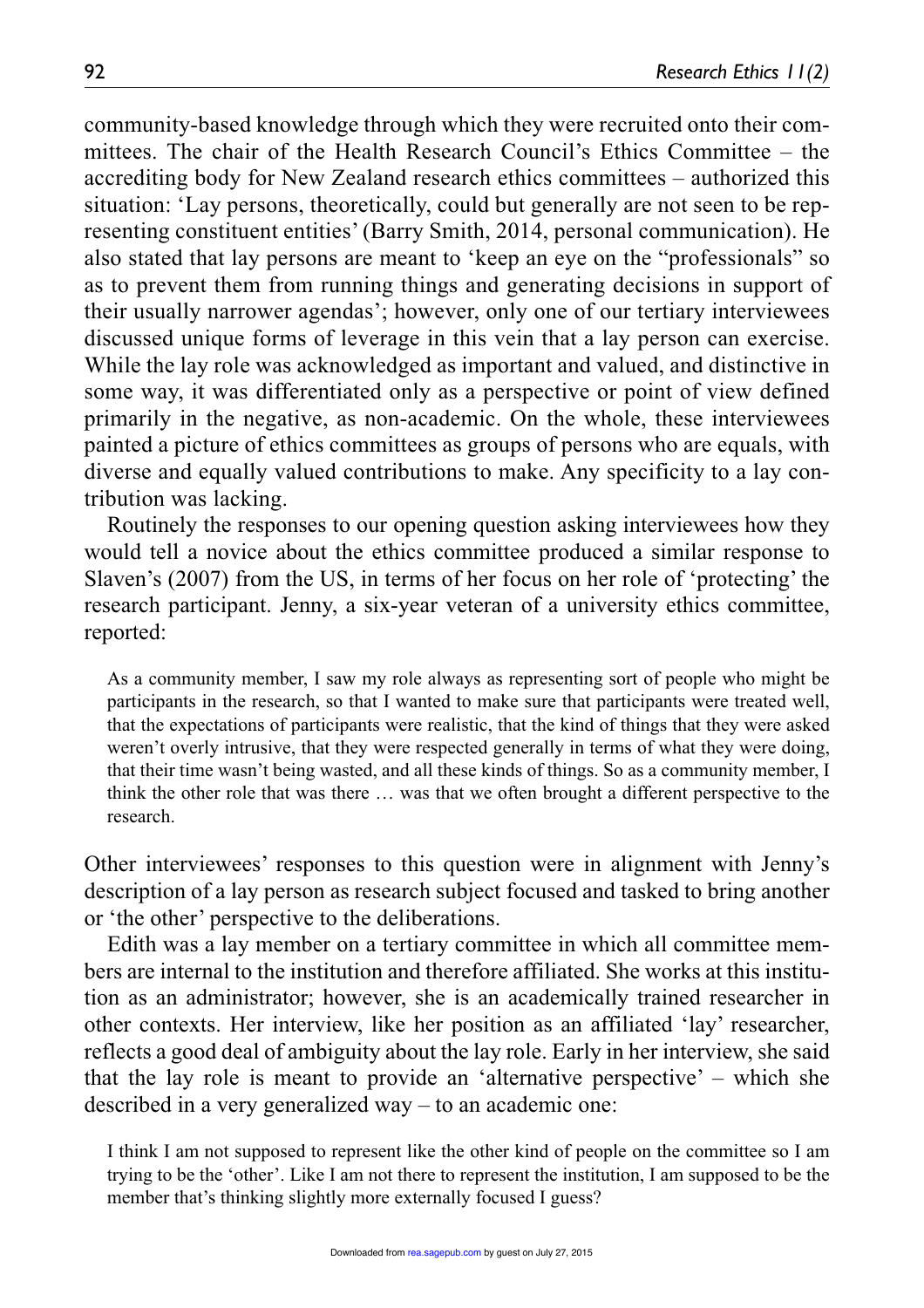By the end of the interview, this generalized representation became 'a definite different perspective', which she characterized as attentiveness to what might be called 'relational positioning'. Her key example was a consideration of power relations between teachers and students when teachers are researching their pedagogical practices. It was clear in her interview that, as a lay member, Edith does not consider herself to be representing any particular community constituency but rather 'potential participants in studies'. Nor did she describe a need to 'keep an eye on the "professionals"' (Barry Smith, 2014, personal communication).

Hilda and Jenny, representing two different tertiary committees, explicitly stated in their interviews that there was no role differentiation amongst committee members. Two other interviewees, Dennis and Jane, stated that the various roles and backgrounds of all committee members are, equally, different and valued – everyone provides a unique contribution. When asked who he represents as a lay committee member, Dennis stated 'I wouldn't say who, but rather what am I there for?', which he specified as the 'highest principles of ethical oversight … I am not necessarily representing any particular domain of the community'. In response to a follow-up question on this topic, he clarified that *all* committee members are meant to strive for these principles, not just lay members, and he added that any committee member will bring only partial knowledge to the committee. In this way, he said, the committee as a whole is a microcosm of society. For him, as for most interviewees, community members are not uniquely differentiated therein. Jane indicated an utter lack of role differentiation on the committee she serves when she stated that committee members' backgrounds were not apparent in its discussions; she added, 'I don't even know who [all] the other [lay] members are, to be honest'.

A few lay members did cite correctives they could offer to non-lay positions taken; however, these were not articulated on the basis of particular expertise or community representation. Hilda was paid a modest stipend to attend the meetings, which made her feel valued but also independent of the tertiary context. At times she expressed that independence by reminding her committee colleagues that a full review may be necessary rather than expediting a colleague's research. On one occasion Hilda insisted that a health research project should be sent to a National Health Ethics Committee for full review. She said 'I had to put my foot down' to make that happen.

Dennis reported that community members could take up an independent role on his tertiary committee: 'there is always the potential for some community members to feel like they're dealing with a bunch of pointy-headed eggheads who don't really know which way is up, and have concerns that are a bit precious'. When he added that academics can worry about things they do not need to, or ignore things they should not, the interviewer confirmed his view that, if anything, it is the position of the academic that is at times questioned, rather than that of community or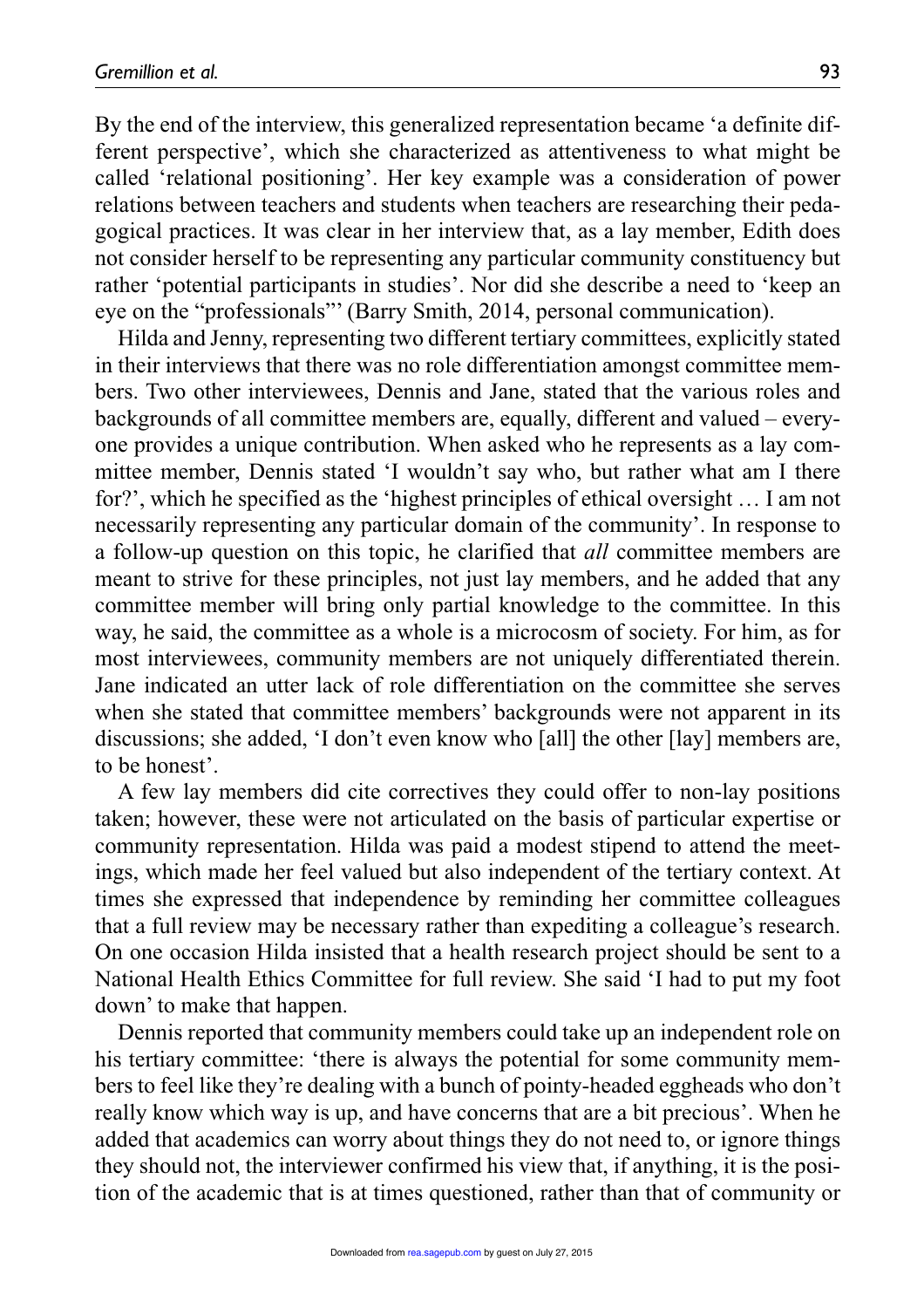lay members. He said that this questioning was an accepted part of ethical deliberations on the committee he served. Hilda's and Dennis's experiences confirm the respected status of lay members on tertiary ethics committees in New Zealand, while also confirming a lack of specificity about what constitutes these roles.

# **An independent ethics committee**

Samantha serves on a non-health, non-tertiary ethics committee, established in 2012, that is devoted to reviewing social science research that no other committees will review. Applications are sourced from local and central government, NGOs and community researchers. Given this context, it is perhaps not surprising that Samantha's interview revealed a strong focus on community representation. Samantha spoke to the importance of understanding on-the-ground, contextual and relational specificities of community-based research. She was adamant that her role was not to take up an academic perspective on research design. Instead, her focus was on protecting the community from dubious research, and at times this focus challenged standard ethical procedures. One example she shared involved committee deliberation over studies involving at risk children. Samantha commented that 'from a purely academic perspective', one would be risk averse to allowing children under the age of 16 (18 in the US) to provide informed consent without parental consent. From that academic perspective 'you might say straight away no, you always need parental consent'. But Samantha asked the committee, what are the implications of this point of view? She spoke from a community perspective, having 'actually worked with projects with at risk young people', and argued that gaining parental consent would be virtually impossible at times. So one must then consider for proposed research projects involving 'really vulnerable young people … should their voices always be excluded from research?'

Samantha's interview was the only one in our study that grounded lay committee deliberations firmly in the realm of community representation. It is noteworthy that the committee on which she serves is quite unique, in that it often focuses on community research.

# **Discussion**

The New Zealand experience shares with the North American one a lack of clarity about the role of lay members, as this role remains defined primarily by what it is not. All but two interviewees addressed the question of who or what they represent in a vague or generalized way; one of these interviewees identified herself as a lawyer member, not a lay member, and the other serves on a committee that is often focused on community research. So, overall, Lidz et al.'s (2012) finding that lay representatives in the US do not actually 'represent the community', but rather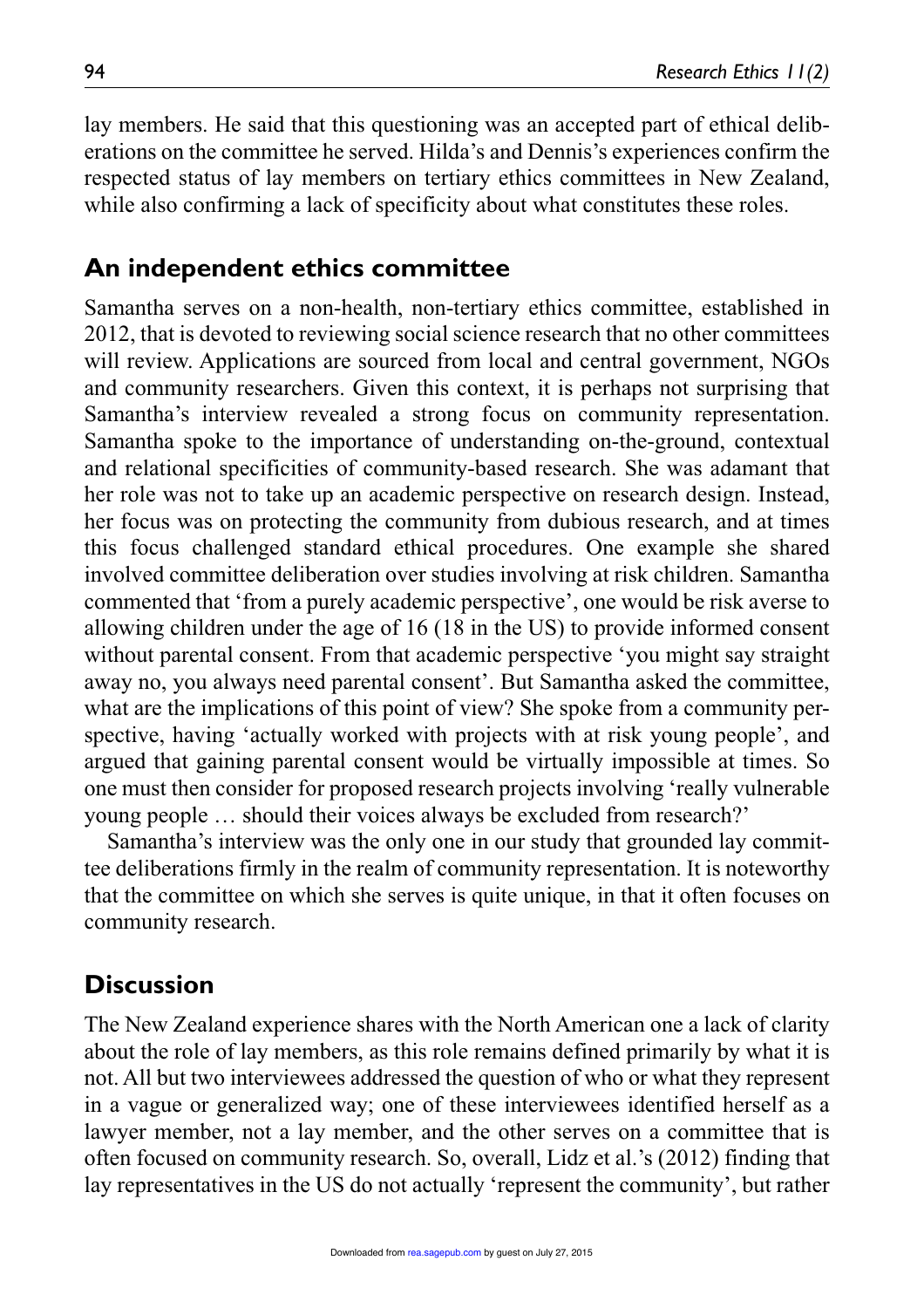provide a 'non-scientific view of the protocol', generally holds true in the New Zealand context as well (interpreting 'scientific' in a broad sense, as not only medical but also 'academic').

Across the interviews representing tertiary committees, lay members referred to being advocates for potential research participants. In keeping with the Cartwright legacy, at times they would achieve this goal by challenging institutional interests. Hilda insisted that an application heading for an expedited review be sent to another committee for health review. Edith questioned the inherent conflict of interest embedded in any research project involving relatively powerful teachers and their students. However, these challenges were not based on particular community interests or specialized knowledge, even though all our tertiary interviewees were professionals or retired professionals and were recruited onto their various committees on the basis of community or specialized knowledge. Ambiguities for the lay role surrounding the question of community representation in these contexts is evidenced by the fact that while both a current and former chair consider such representation to be key to this role, data supporting it is lacking from interviewees. Notably, the chair of the Health Research Council's Ethics Committee specifically eschews community representation as part of the lay role: he stated that ethics committees are '(largely) meant to be competence not representationally based' (Barry Smith, 2014, personal communication).

The two non-medical interviewees on the health ethics committees also took seriously their post-Cartwright roles: in their cases, keeping medical power in check to protect the welfare of potential participants. They pushed back researchers whose multi-page information sheets seemed to be written more for lawyers than research subjects. These interviewees also reported that some researchers, whose jargon-filled information sheets seemed written not by the applicants but by global pharmaceutical companies, appreciated the push back because it allowed them to return to the sponsor with an instruction from the ethics committee that the researchers supported. These interviewees were clearer than the tertiary interviewees about the content of their 'lay' roles; and although neither involved specific constituencies, both involved socially conscious perspectives. Cartwright's recommendations were designed for medical research and, according to our interviewees, they appear to be operating successfully for the two health committees represented in this article.

One can speculate that tertiary interviewees were particularly vague about the 'lay', 'community', or 'external' content of their roles because of the range of fields represented by research projects that are reviewed by these committees. It is all the more difficult to define lay or community representation, or even the role of 'external' expertise, within these circumstances. Also, perhaps the liberal democratic ideologies of equality and diversity of representation evident across these interviews serve to dilute the specificity of lay roles in these contexts. Such role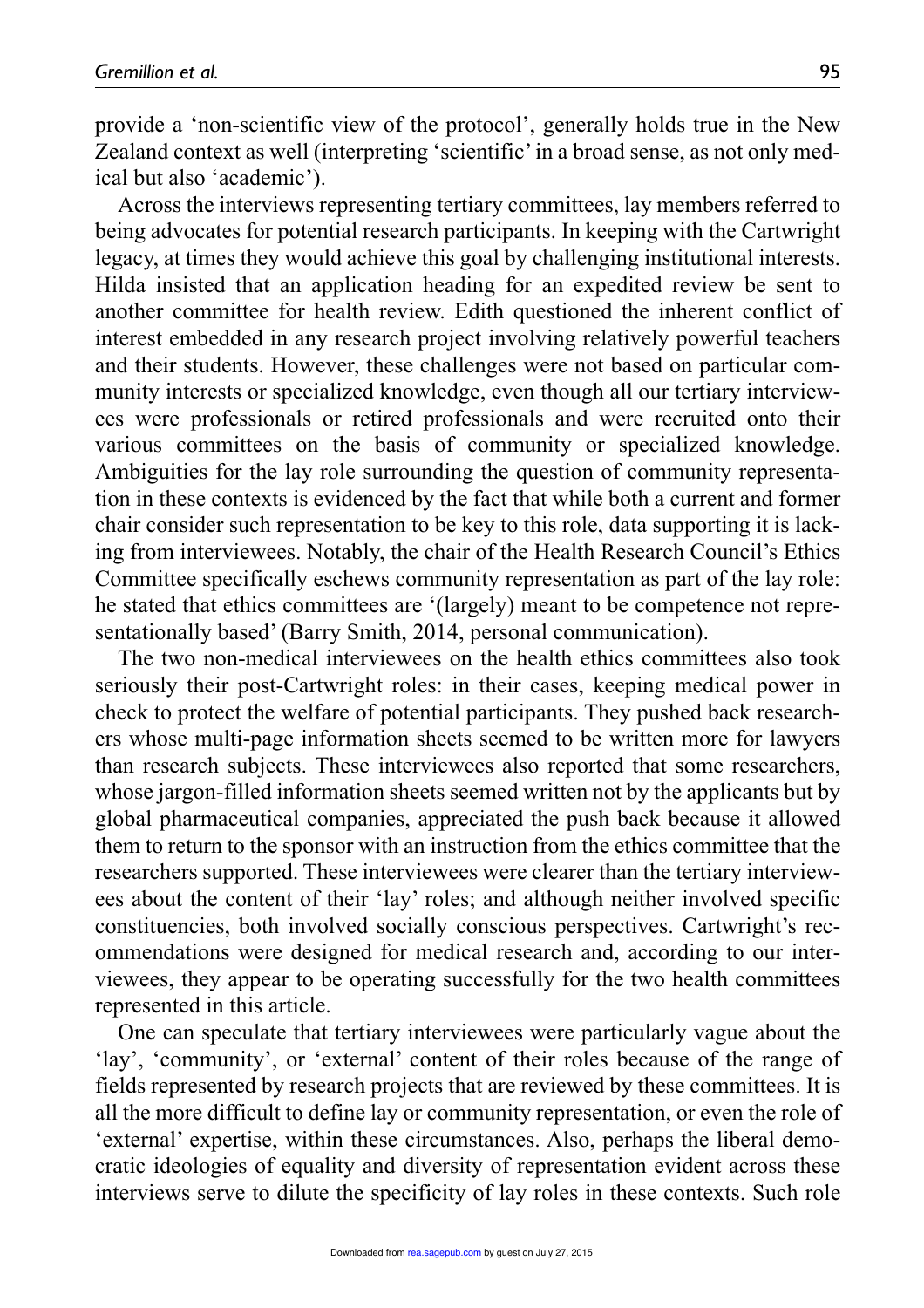dilution is apparent in North America as well: Anderson (2006: 149) reports the views of Kate, a lawyer who has served on various IRBs during the past 15 years: 'I guess the idea of being a community member is that you bring values from the community to the meeting that maybe institutional people won't have, but I'm not sure I think that's more than a theoretical distinction'.

Lastly, although the Cartwright recommendations included the idea that lay members should indeed pay special attention to the interests and protection of potential participants, our sense from the interviewees who spoke to this issue is that such a focus is no longer seen as unique to the lay or community role. While lay members are, at times, especially attuned to the interests and protection of potential participants, all committee members appear governed by this concern. Respondents in Anderson's North American study of community IRB members sum up the situation in New Zealand as well: they 'often made sure to note that while the primary contribution of the community IRB member is to provide the perspective of the potential research participant, all committee members are equally concerned with protecting subjects' (Anderson, 2006: 149).

In sum, who and what lay members represent on ethics committees remains unclear, and the question is internationally relevant. Committees in New Zealand, with a recommended 50% lay membership, all with terms lasting for up to six years, may be uniquely positioned to reconsider the role. The current study suggests that such a reconsideration is particularly needed on tertiary committees. Best practice recommendations can emerge once clearer definitions of and terms of reference for the role have been better established.

### **Funding**

This research was supported by a Royal Society of New Zealand Marsden Grant [grant number U001125].

### **References**

- Anderson EE (2006) A qualitative study of non-affiliated, non-scientist institutional review board members. *Accountability in Research* 13(2): 135–155.
- Bauer PE (2000) A few simple truths about your community IRB members. *IRB: Ethics & Human Research* 23(1): 7–8.
- Braun V and Clarke V (2006) Using thematic analysis in psychology. *Qualitative Research in Psychology* 3: 77–101.
- Brett J, Staniszewska S, Mockford C, et al. (2014). Mapping the impact of patient and public involvement on health and social care research: A systematic review. *Health Expectations: An International Journal of Public Participation in Healthcare* 17(5): 637–650.
- Canada. Public Works and Government Services Canada (2005) *Tri-Council Policy Statement: Ethical Conduct for Research Involving Humans (TCPS)*. Available at: http://www.pre. ethics.gc.ca/eng/policy-politique/initiatives/tcps2-eptc2/Default (accessed 20 April 2014).
- Cartwright S (1988) *The Report of the Cervical Cancer Inquiry*. Auckland: Government Printing Office.